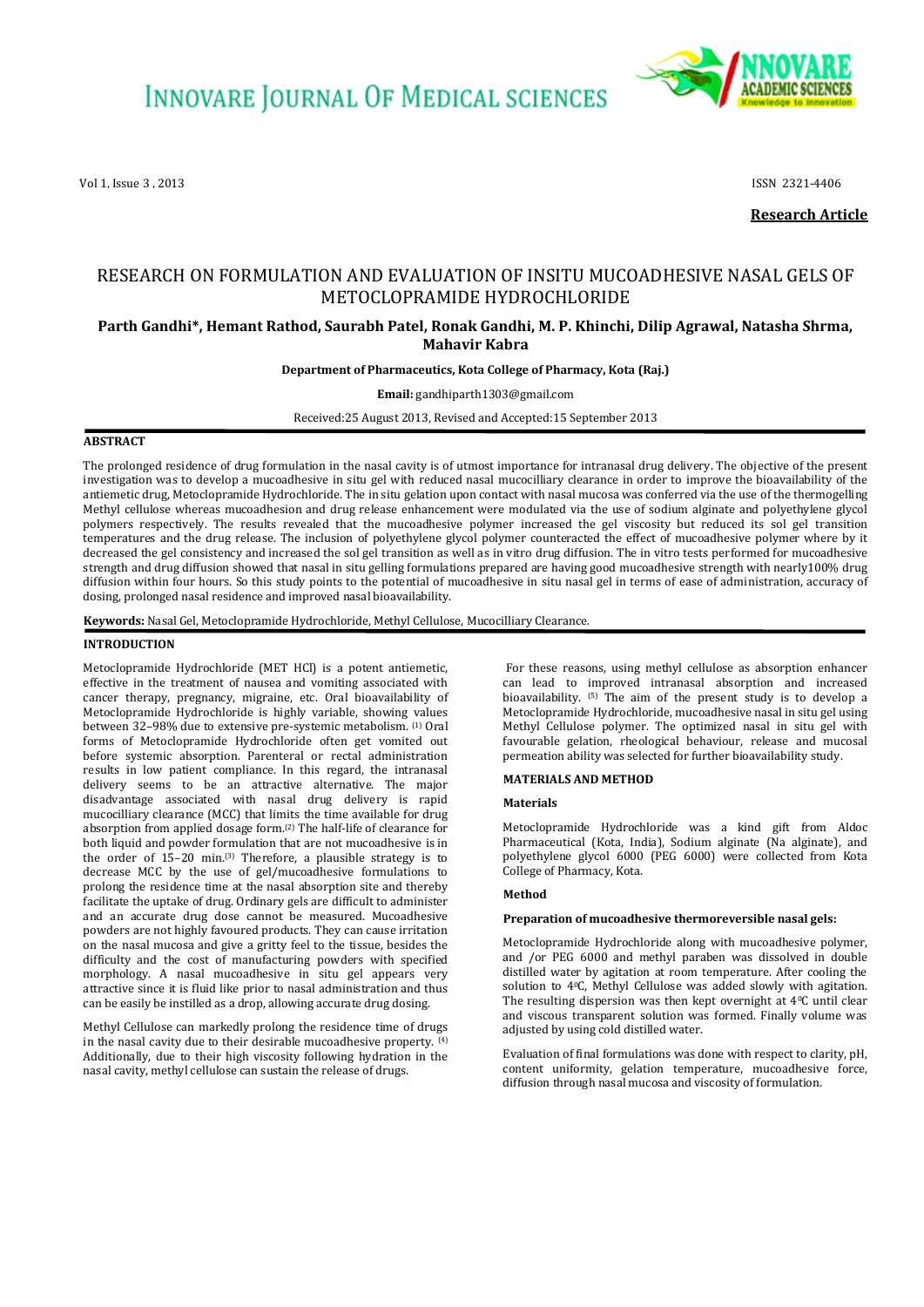| Composition            | F1       | F <sub>2</sub> | F <sub>3</sub> | F4   |
|------------------------|----------|----------------|----------------|------|
| Metoclopramide<br>HCl  | 10       | 10             | 10             | 10   |
| Methyl cellulose       | 18       | 18             | 18             | 18   |
| Na-Alginate            | $\cdots$ | 0.2            | 0.2            |      |
| <b>PEG 6000</b>        |          |                | 0.4            | 0.4  |
| <b>Methyl Parabens</b> | 0.33     | 0.33           | 0.33           | 0.33 |
| <b>Purified Water</b>  | q.s      | q.s            | q.s            | q.s  |

**Table I: Composition of various thermoreversible mucoadhesive nasal gel formulations**

\*All concentrations in percentage; batch size 20ml

#### **EVALUATION OF FORMULATION**

#### **Clarity**

The clarity of various formulations was determined by visual inspection under black and white background and it was graded as follows; turbid: +, clear ++, very clear (glassy): +++.

#### **pH of Formulation**

1ml quantity of each formulation was transferred to the 10ml volumetric flask and diluted by using distilled water to make 10ml. pH of resulting solution was determined by using pH meter.

(Systronics ì pH System 362)

### **Content Uniformity**

1ml of formulation was taken in 100ml volumetric flask, added 50ml of distilled water with gentle shaking and final volume was adjusted to 100ml. 1ml quantity from this solution was transferred into the 100ml volumetric flask and final volume was made to 100ml by using distilled water to get 10mg/ml. Finally the absorbance of prepared solution was measured at 212 nm by using UV visible spectrophotometer. (Shimadzu UV 1800, Japan)

#### **Gelation Temperature**

The gelation temperature of aqueous solution of Methyl Cellulose was measured by using procedures reported by Choi et al <sup>(6)</sup>. In brief, 10ml volume of solution was transferred to 20ml transparent vial containing a magnetic stirrer bar (1x5/16 inch octagonal). The vial was heated at an increasing rate of 10°C/min with constant stirring at 100 rpm. The temperature at which rotation of bar stopped was taken as the gelation temperature.

#### **RESULT**

#### **Clarity, pH and Content Uniformity:**

All the prepared sets of formulations were found to be clear. pH of all the formulations was found to be in the range of 4.9-6.3. The percentage drug content of all prepared nasal formulations were checked and found to be in the range of 70-103%. The percentage drug content of formulations from same batch was found to be uniform.

**Table II: Clarity, pH and content uniformity of mucoadhesive nasal insitu gelling formulations**

| <b>Formulation</b> | Clarity  | pH  | Content<br><b>Uniformity</b><br>$n = 3$ |
|--------------------|----------|-----|-----------------------------------------|
| F1                 | $^{+++}$ | 6.3 | 103.88                                  |
| F <sub>2</sub>     | $^{++}$  | 5.8 | 96.34                                   |
| F <sub>3</sub>     | $^{+++}$ | 5.2 | 81.04                                   |
| F4                 | $^{+++}$ | 4.9 | 70.03                                   |

#### **Gelation Temperature**

Various excipients like mucoadhesive polymer as well as PEG 6000 had shown to have effect on the gelation temperature. Mucoadhesive polymer reduced the gelation temperature while PEG 6000 increased the  $T_{sol-gel}$  of the corresponding mucoadhesive nasal insitu gelling formulations in a concentration dependent manner as described earlier.

# **Table III: Gelation temperature of mucoadhesive nasal insitu gelling formulations**

| <b>Formulation</b> | Gelation Temperature(°C)<br>Mean $\pm$ S.D. n=3 |
|--------------------|-------------------------------------------------|
| F1                 | 28.88±0.13                                      |
| F <sub>2</sub>     | $27.32 \pm 0.39$                                |
| F <sub>3</sub>     | $30.03 \pm 0.19$                                |
| F4                 | $30.92 \pm 0.27$                                |

#### **DISCUSSION**

The physiological range of the nasal mucosal temperature lies between  $32-340$  C.  $(7)$  So the thermoreversible nasal gels were prepared with the phase transition temperature in the range of 27- 300C. From viscosity studies all formulations are in a liquid state at room temperature for ease of administration and accurate measurement of dose and would be converted into gel with increased residence time at the lower limit of the nasal physiological temperature range. The loading of Metoclopramide Hydrochloride in the different formulations was kept at 10%w/v such that 100ìl gel (the optimum volume for nasal administration) would contain 10mg, which is the adult dose. <sup>(8)</sup>

Lysozyme is formed in the nasal secretions, which is responsible for destroying certain microbes at acidic pH. Under alkaline pH lysozyme is inactive and nasal tissue is susceptible to microbial infection. It is therefore advisable to keep the pH of formulation in the range of 4.5-6.5.  $(9)$